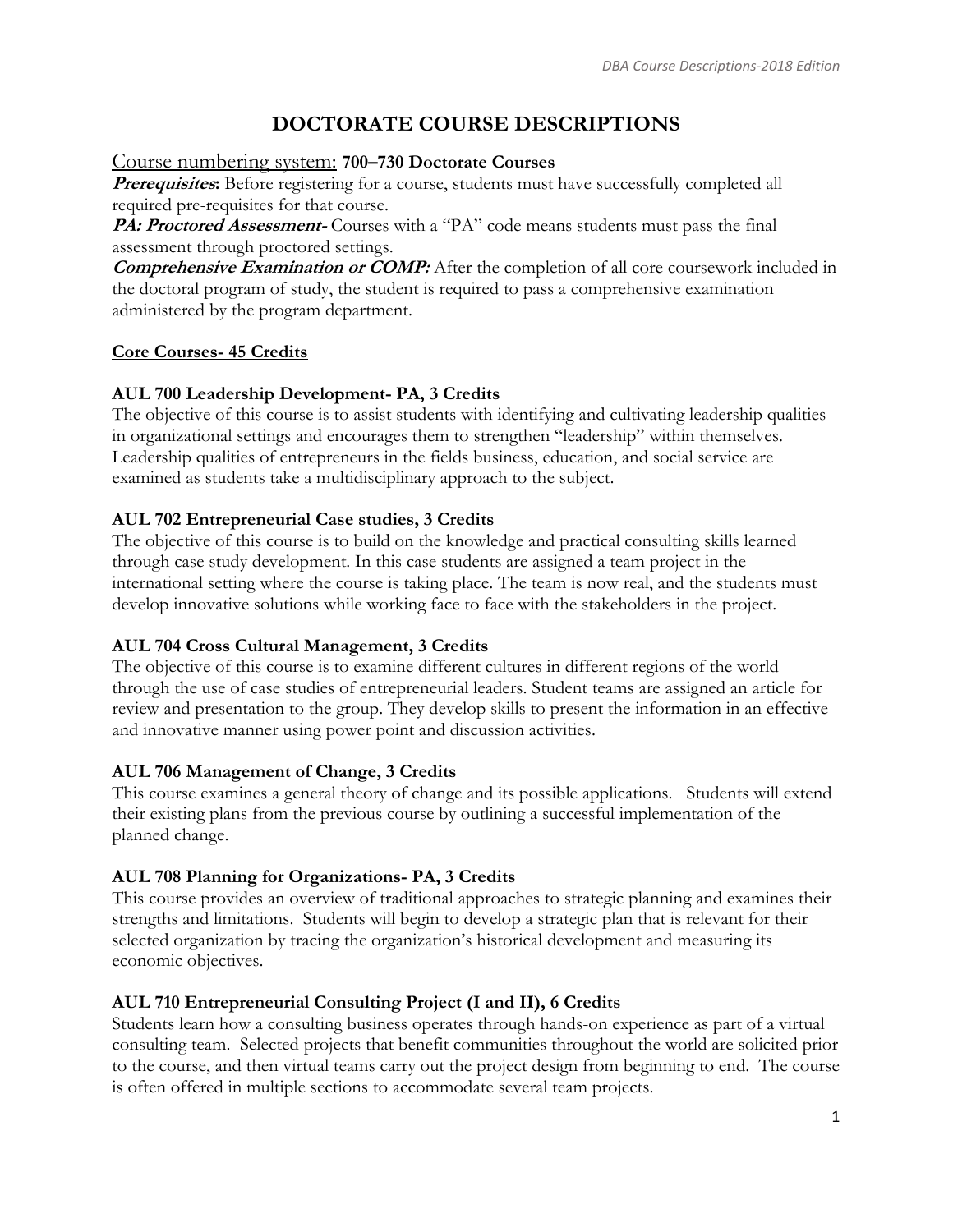### **AUL 712 Entrepreneurship and Innovation, 3 Credits**

Students are introduced to the concept of entrepreneurial thinking and the role that it plays in our economy and society. Student suggestions for creating innovation and change in their local community or workplace are incorporated into class projects.

### **AUL 714 Gender and Management Styles, 3 Credits**

Early socialization of gender identity has cultural ramifications that play a large role in management styles and leadership positions throughout the workplace today. Students gain an understanding of this socialization process and learn how men and women communicate differently through verbal, written and non-verbal communication and problem-solving approaches. They also learn how to assess and develop their own communication style.

### **AUL 716 E Portfolio Planning, 3 Credits**

Students use technology to create visual and narrative explanations of their professional skills and leadership abilities through the development of an e-Portfolio. Students then assess their current career and develop a plan to expand their potential over the next decade by conducting a "what if?" analysis.

### **AUL 718 International Environments: Systems Perspectives in Global Organizations, 3 Credits**

This course identifies major issues in regions throughout the world and analyzes their impact on the region's economy. Case studies illustrate examples of situations where local issues played a major role and had an economic impact. Innovative leaders are identified along with the new solutions they implemented.

### **AUL 720 Opportunity Analysis, 3 Credits**

This course introduces students to strategic thinking about complex problems. Designed for a multidisciplinary audience, students work together to identify opportunities and analyze their potential in each other's workplaces and communities.

#### **AUL 722 Research Instruments—Qualitative and Quantitative, 3 Credits**

The course introduces students to advanced principles of research. Students learn to distinguish between quantitative and qualitative research paradigms and are encouraged to use these paradigms to develop and test survey instruments for their dissertations or entrepreneurial ideas.

#### **AUL 726 Global Entrepreneurial Leadership (I and II),** Prerequisite: AUL 710**, 6 Credits**

Students first identify global entrepreneurial leaders to gain an awareness of various styles and strategies used in business, education and social service settings worldwide. They then compare and contrast these lessons with someone from their own community. Lastly, they develop their entrepreneurial leadership skills through global networking.

### **COMP Exam- PA**

After the completion of core coursework included in the doctoral program of study, the student is required to pass a comprehensive examination administered by the program department. Students should schedule to take their Comp Examination as soon as they can. Comp Examination is scheduled three times a year at the beginning of each Semester.